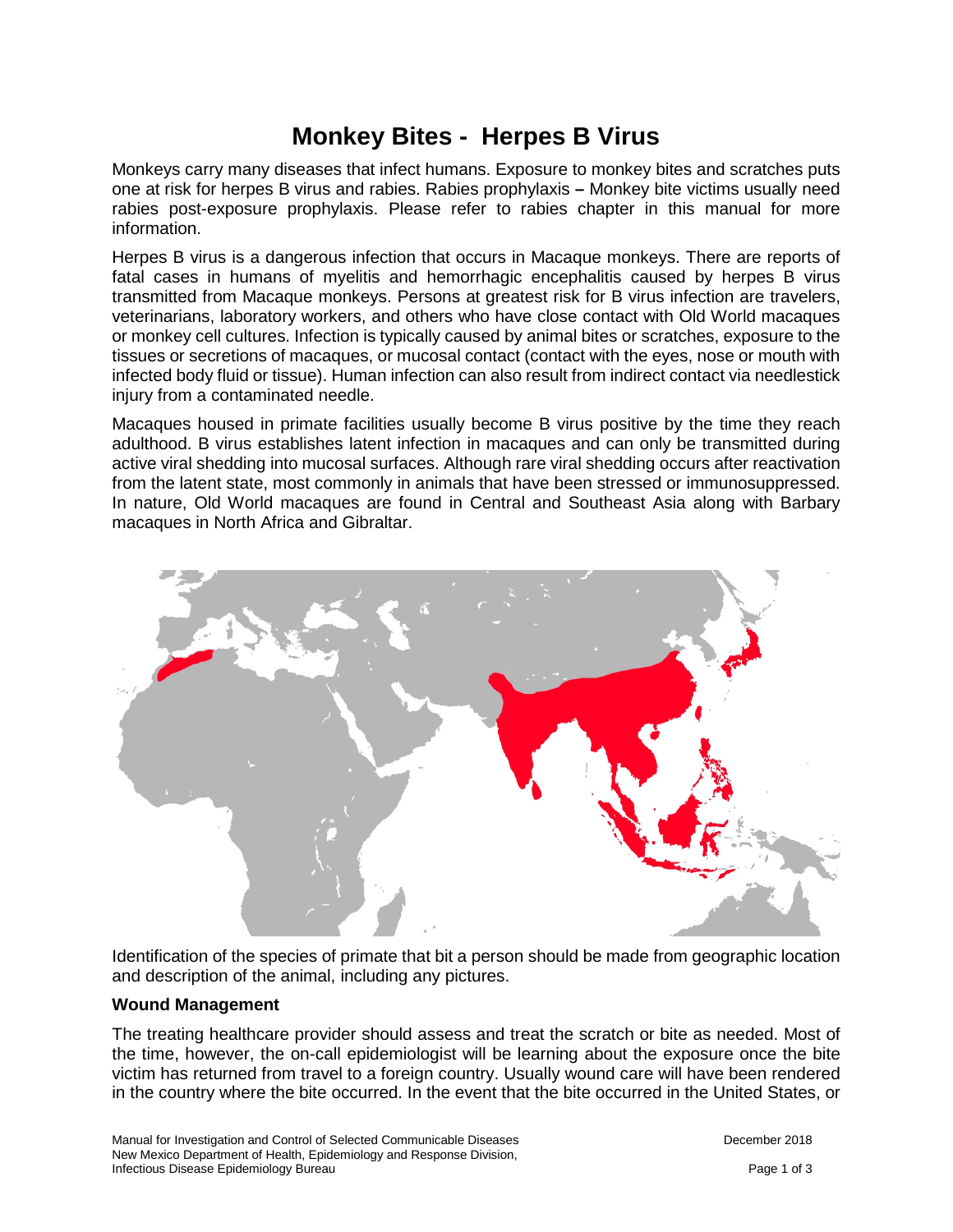the bite victim did not receive wound care, monkey bites tend to be puncture bites so closure of the wound with sutures is generally not recommended. The healthcare provider will decide the course of antibiotic treatment, need for debridement or other wound care measures. Ensure the bite victim is up-to-date with tetanus vaccine.

## **Herpes B (***Cercopithecine herpes) prophylaxis considerations and recommendations***.**

**Type and physical condition of the implicated animal.** Only monkeys of the macaque family serve as the natural reservoir for B virus infection. No other primates carry any risk of B virus transmission unless they have had the opportunity to become infected by a macaque. Infected macaques will not ordinarily be shedding B virus. Animals with lesions consistent with B virus infection (fluid-filled blisters on the skin) and animals that are immunocompromised or stressed are more likely to be shedding virus.

**2. Thoroughness and timeliness of wound cleansing procedure.** Wounds that have been cleansed within 5 minutes of exposure and that have been cleansed for at least 15 full minutes are less likely to lead to B virus infection. Delay in cleansing or inadequate cleansing of the wound increases the risk of infection.

**3. Nature of the wound**. Bites or scratches that penetrate the skin, and particularly deep puncture wounds, are higher risk than wounds that are superficial and more easily cleansed. Wounds to the head, neck, or torso provide rapid access to the CNS and should be considered higher risk. Prophylaxis is recommended for this type of wound regardless of its severity. Superficial wounds to the extremities are less likely to lead to fatal disease, and antiviral treatment is considered less urgent in such exposures.

**4. Exposure to materials that have come into contact with macaques**. Needlesticks with syringes that have come into contact with the CNS, eyelids, or mucosa of macaques carry a high risk of infection. Accidental punctures from needles exposed to the peripheral blood of macaques are considered relatively low risk. Scratches resulting from contact with possibly contaminated objects, such as animal cages, carry a lower risk for infection. It should be stressed, however, that in none of these potential exposures, can the risk of infection be considered zero. The decision to treat with antivirals should be made at the physician's discretion, with consideration of the patient's wishes and concerns.

## **Treatment should be considered in the following circumstances:**

- 1. Mucosal splash that has been inadequately cleaned.
- 2. Laceration (loss of skin integrity) that has been adequately cleaned.
- 3. Needlestick involving blood from an ill or immunocompromised macaque.

4. Puncture or laceration occurring after exposure to (a) objects contaminated with body fluid (other than that from a lesion) or (b) a possibly infected cell culture.

## **Treatment is not recommended in the following circumstances:**

1. Skin exposure in which the skin remains intact.

2. Exposure associated with non-macaque species of non-human primates, unless they were in a situation where they could have been infected by a macaque.

## **Antiviral Therapy**

Recommended dosages for specific antivirals are as follows.

## 1. **Prophylaxis for exposure to B virus**

o Valacylovir—1g by mouth every 8 hours for 14 days, or

Manual for Investigation and Control of Selected Communicable Diseases **December 2018** December 2018 New Mexico Department of Health, Epidemiology and Response Division, Infectious Disease Epidemiology Bureau Page 2 of 3